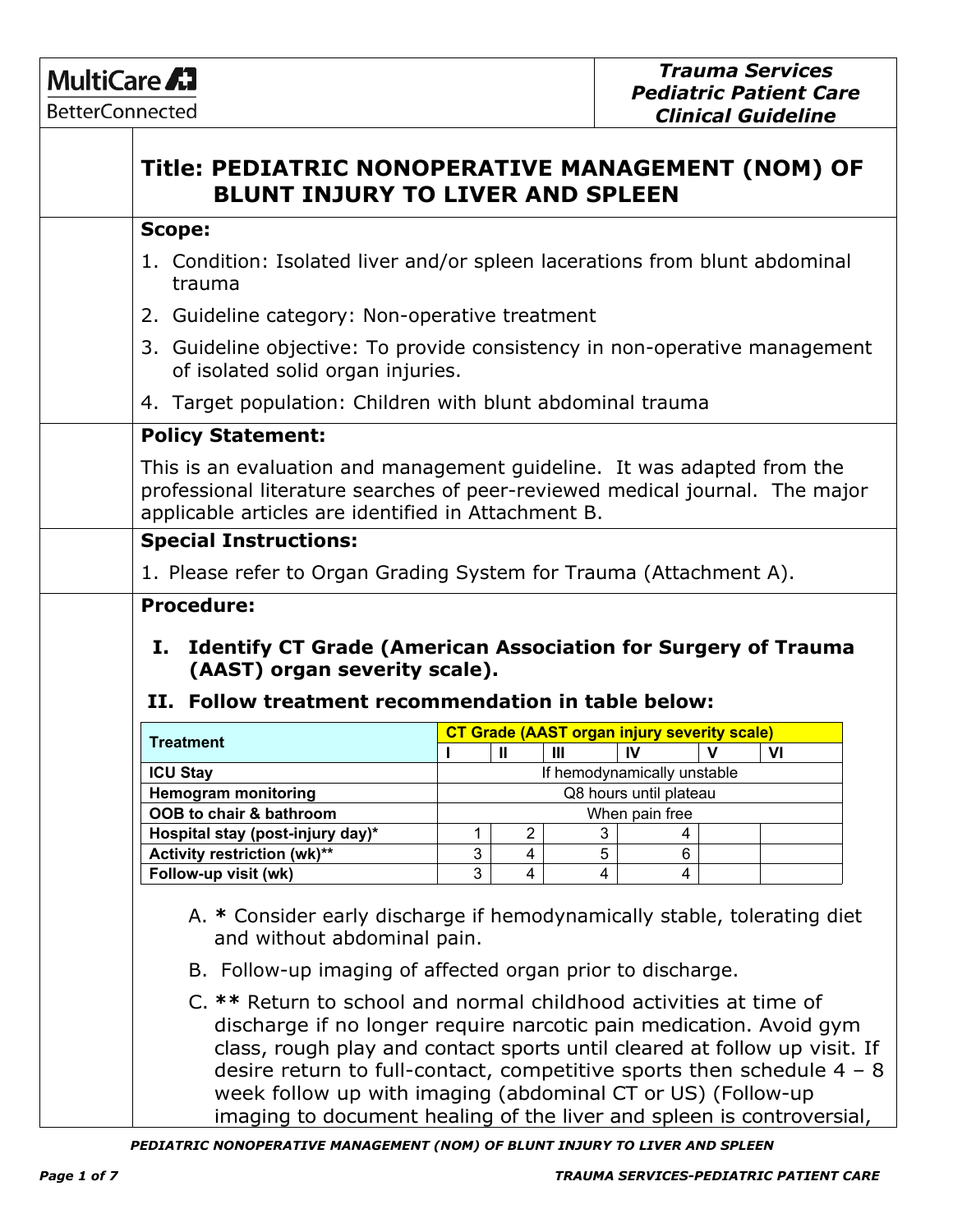|                        | and no formal recommendations for routine follow-up imaging exists.<br>APSA does not support routine post-injury imaging.) |                          |  |  |  |
|------------------------|----------------------------------------------------------------------------------------------------------------------------|--------------------------|--|--|--|
|                        | D. Limit narcotic prescription to maximum of 5 to 7 days to be taken with<br>stool softener.                               |                          |  |  |  |
|                        | <b>Attachments:</b><br>Attachment A: Organ Grading System for Trauma<br>Attachment B: Articles Reviewed                    |                          |  |  |  |
|                        | Point of Contact: Pediatric Trauma Program Manager 403-4417                                                                |                          |  |  |  |
| <b>Approval By:</b>    |                                                                                                                            | <b>Date of Approval:</b> |  |  |  |
|                        | 5/11; 3/14<br>MB Pediatric Trauma Multidisciplinary Committee                                                              |                          |  |  |  |
|                        | 5/11; 3/14<br>MB Pediatric General Surgery Committee                                                                       |                          |  |  |  |
|                        | 05/2011<br>Original Date:                                                                                                  |                          |  |  |  |
| <b>Revision Dates:</b> | 3/14                                                                                                                       |                          |  |  |  |
|                        | Reviewed with no Changes Dates:                                                                                            | none                     |  |  |  |

Distribution: MHS Intranet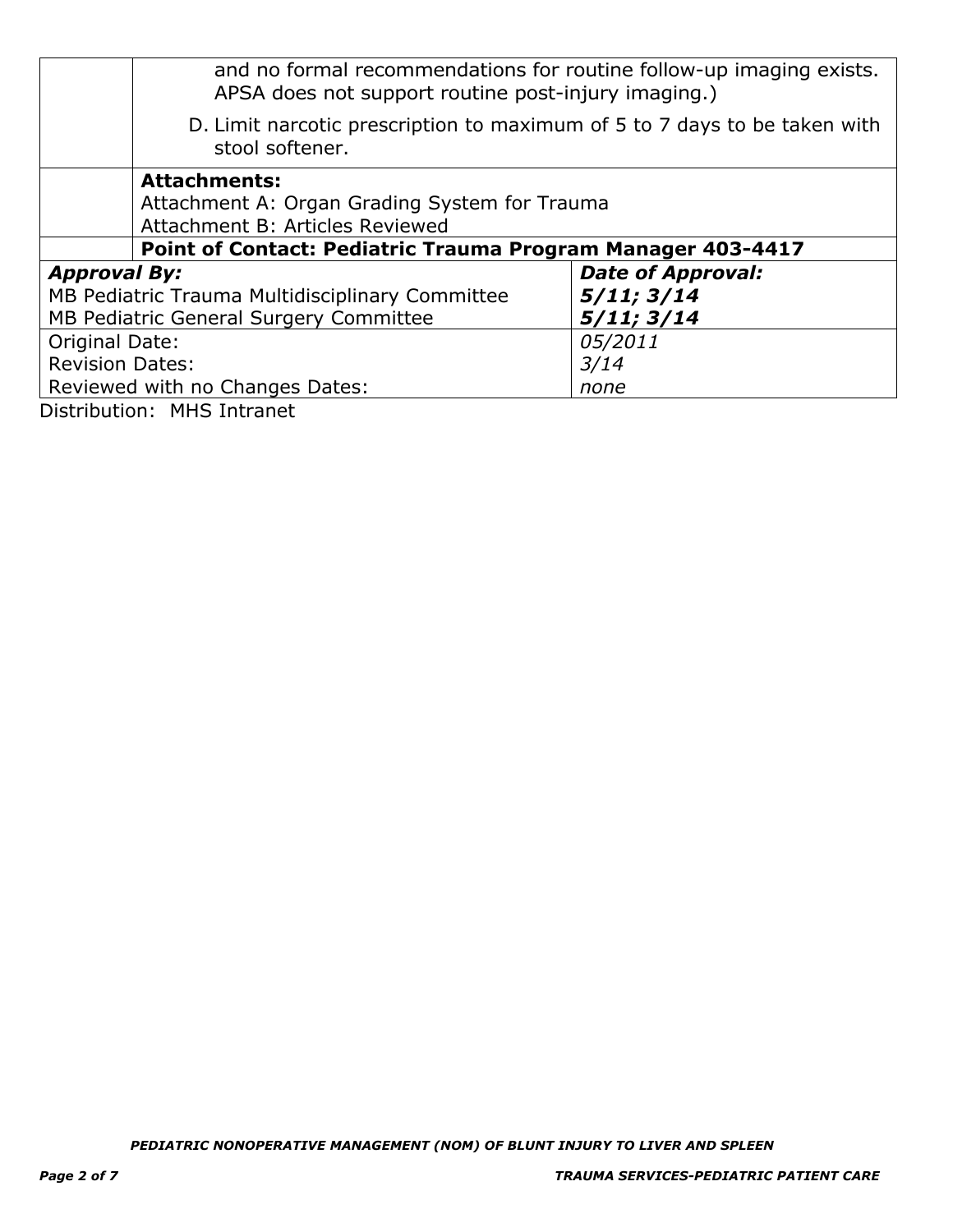### Attachment A **ORGAN GRADING SYSTEM FOR TRAUMA**

| <b>GRADE</b>  | <b>SPLEEN</b>                                                                                                                                                                                                                  | <b>LIVER</b>                                                                                                                                                                                   | <b>KIDNEY</b>                                                                                                                                                                | <b>PANCREAS</b>                                                                                                                               |
|---------------|--------------------------------------------------------------------------------------------------------------------------------------------------------------------------------------------------------------------------------|------------------------------------------------------------------------------------------------------------------------------------------------------------------------------------------------|------------------------------------------------------------------------------------------------------------------------------------------------------------------------------|-----------------------------------------------------------------------------------------------------------------------------------------------|
|               | Hematoma: <10% surface area subcapsular,<br>non-expanding (2) Laceration: Capsular tear <1<br>cm deep, non-bleeding (2)                                                                                                        | Hematoma: <10% surface area<br>subcapsular, non-expanding (2)<br>Laceration: Capsular tear <1 cm deep,<br>non-bleeding (2)                                                                     | Contusion: Microscopic or gross hematuria<br>with normal urologic studies (2)<br>Hematoma: Subcapsular, non-expanding<br>hematoma without parenchymal<br>laceration (2)      | Hematoma: minor contusion without<br>duct injury (2) Laceration:<br>Superficial<br>laceration without duct injury (2)                         |
| $\mathbf{II}$ | Hematoma: 10-50% subcapsular surface area;<br>$<1$ cm<br>intraparenchymal hematoma (2) Laceration:<br>Capsular tear 1-3 cm deep without trabecular<br>vessel involvement; active bleeding (3)                                  | Hematoma:10-50% subcapsular surface<br>area; <1cm intraparenchymal<br>hematoma(2) Laceration: Capsular tear<br>1-3 cm deep without trabecular<br>vessel involvement; active bleeding<br>(3)    | Hematoma: non-expanding perirenal<br>hematoma confined to retroperitoneum (2)<br>Laceration:<1.0cm deep without collecting<br>system rupture or<br>urinary extravasation (2) | Hematoma: Major contusion without duct<br>injury or tissue loss (2)<br>Laceration: Major laceration without duct<br>injury or tissue loss (2) |
| III           | Hematoma: >50% expanding subcapsular,<br>ruptured subcapsular hematoma with active<br>bleeding; intraparenchymal hematoma $>$ or $=$ 2<br>cm or expanding (3)<br>Laceration: >3 cm deep or<br>involving trabecular vessels (3) | Hematoma: >50% expanding<br>subcapsular, ruptured<br>subcapsular hematoma with active<br>bleeding; intraparenchymal hematoma ><br>or = $2$ cm or expanding (3)<br>Laceration: $>3$ cm deep (3) | Laceration: >1 cm deep without collecting<br>system rupture or urinary extravasation<br>(3)                                                                                  | Laceration: Distal transection or<br>parenchymal injury with duct injury (3)                                                                  |
| IV            | Hematoma: Ruptured parenchyma with active<br>bleeding (4)<br>Laceration: hilar vessel with major (>25%)<br>devascularization (4)                                                                                               | Hematoma: Ruptured<br>parenchyma with active<br>bleeding (4)<br>Laceration: 25-50% hepatic lobe<br>parenchymal disruption (4)                                                                  | Laceration: Laceration extending through the<br>cortex, medulla and collecting system (4)<br>Vascular: Main arterial or venous<br>injury with contained hemorrhage<br>(4)    | Laceration: proximal (to the right of the<br>SMV) transection or parenchymal injury<br>involving the papilla (4)                              |
| $\vee$        | Laceration: Completely shattered spleen (5)<br>Vascular: Hilar vascular injury with total<br>devascularization (5)                                                                                                             | Laceration: >50% hepatic lobe<br>parenchymal disruption (5) Vascular:<br>Retrohepatic vena cava/juxtahepatic<br>venous<br>injuries (5)                                                         | Laceration: Completely shattered kidney (5)<br>Vascular: Avulsion of renal<br>hilum with devascularized kidney<br>(5)                                                        | Laceration: Massive disruption of the<br>pancreatic head (5)                                                                                  |
| VI            |                                                                                                                                                                                                                                | Vascular: Hepatic avulsion (4)                                                                                                                                                                 |                                                                                                                                                                              |                                                                                                                                               |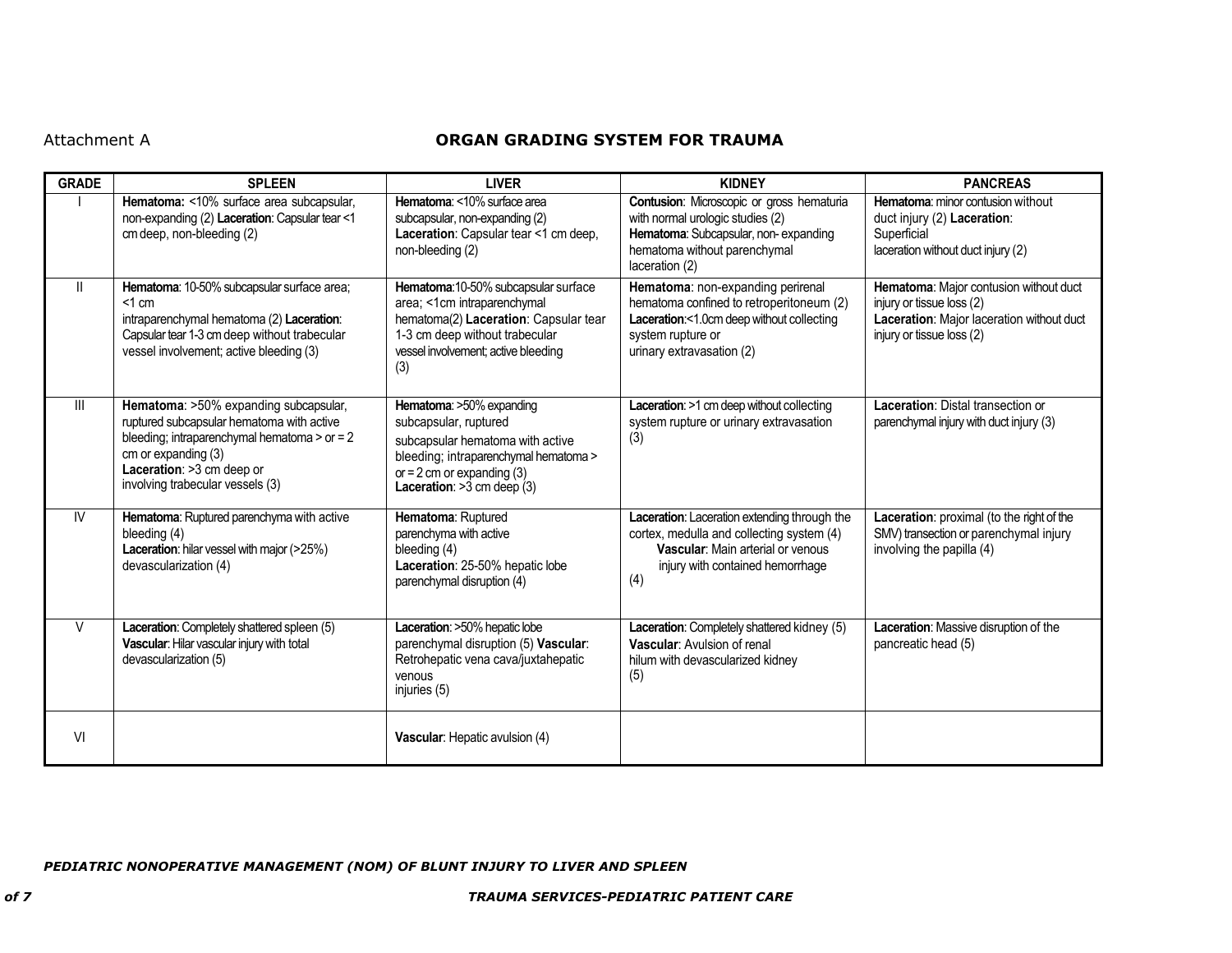## Attachment B **Articles Reviewed**

|                        | Year | Reference Title                                                                                                                                                                                                          | Class                                                                               | Conclusion                                                                                                                                                                                                                                                                                                                                                                                                                                                                                                                                                 |
|------------------------|------|--------------------------------------------------------------------------------------------------------------------------------------------------------------------------------------------------------------------------|-------------------------------------------------------------------------------------|------------------------------------------------------------------------------------------------------------------------------------------------------------------------------------------------------------------------------------------------------------------------------------------------------------------------------------------------------------------------------------------------------------------------------------------------------------------------------------------------------------------------------------------------------------|
| Gilstrap<br>(Abstract) | 2008 | Duration of<br>Hospital stay in<br>Pediatric Blunt<br>Spleen and/or<br>Liver Injuries:<br>Can APSA<br>Mandated<br>Guidelines for<br>Length of In-<br>Patient Stay be<br>Safely Reduced<br>(Children's<br>Hospital of WI) | Retrospec.<br>$180$ pts<br>33% Grade<br>II<br>31% Grade<br>ИI<br>22% Grade<br>$IV+$ | Patient's with grade I, II or<br>III injuries are at low risk<br>for ongoing<br>hemodynamically<br>significant<br>hemorrhage. Guidelines may<br>be safety abbreviated in a<br>select group of patients.                                                                                                                                                                                                                                                                                                                                                    |
| McVay                  | 2008 | Throwing out the<br>Grade Book:<br>Management of<br><b>Isolated Spleen</b><br>and Liver Injury<br>Based on<br>Hemodynamic<br><b>Status</b><br>(Arkansas<br>Children's)                                                   | Prospective<br>51<br>liver,<br>50<br>spleen<br>(41)<br>grade III-IV)                | Isolated blunt spleen and<br>liver injuries, regardless of<br>grade, can be safely<br>managed using a pathway<br>based on hemodynamic<br>status, resulting in<br>decreased LOS and<br>resource use compared to<br>current guidelines.<br>Patients can be safely<br>discharged if hematocrit<br>stable $(>21)$ , tolerating diet<br>and without abdominal<br>pain. May resume normal<br>everyday activities with<br>exception to gym class and<br>contact sports. Patients can<br>safely resume full activity<br>after radiographic evidence<br>of healing. |
| Shawn                  | 2007 | Justification for<br>an abbreviated<br>protocol in the<br>management of<br>blunt spleen<br>and liver injury<br>in children<br>(Children's<br>Mercy, Kansas)                                                              | Retrospec.<br>243 pts<br>Mean Grade 2<br>±1.1                                       | An<br>abbreviated<br>trauma<br>with<br>overnight<br>protocol<br>bed rest for grades I and 2<br>injuries and 2 nights for<br>higher<br>grades<br>can<br>be<br>safely used.                                                                                                                                                                                                                                                                                                                                                                                  |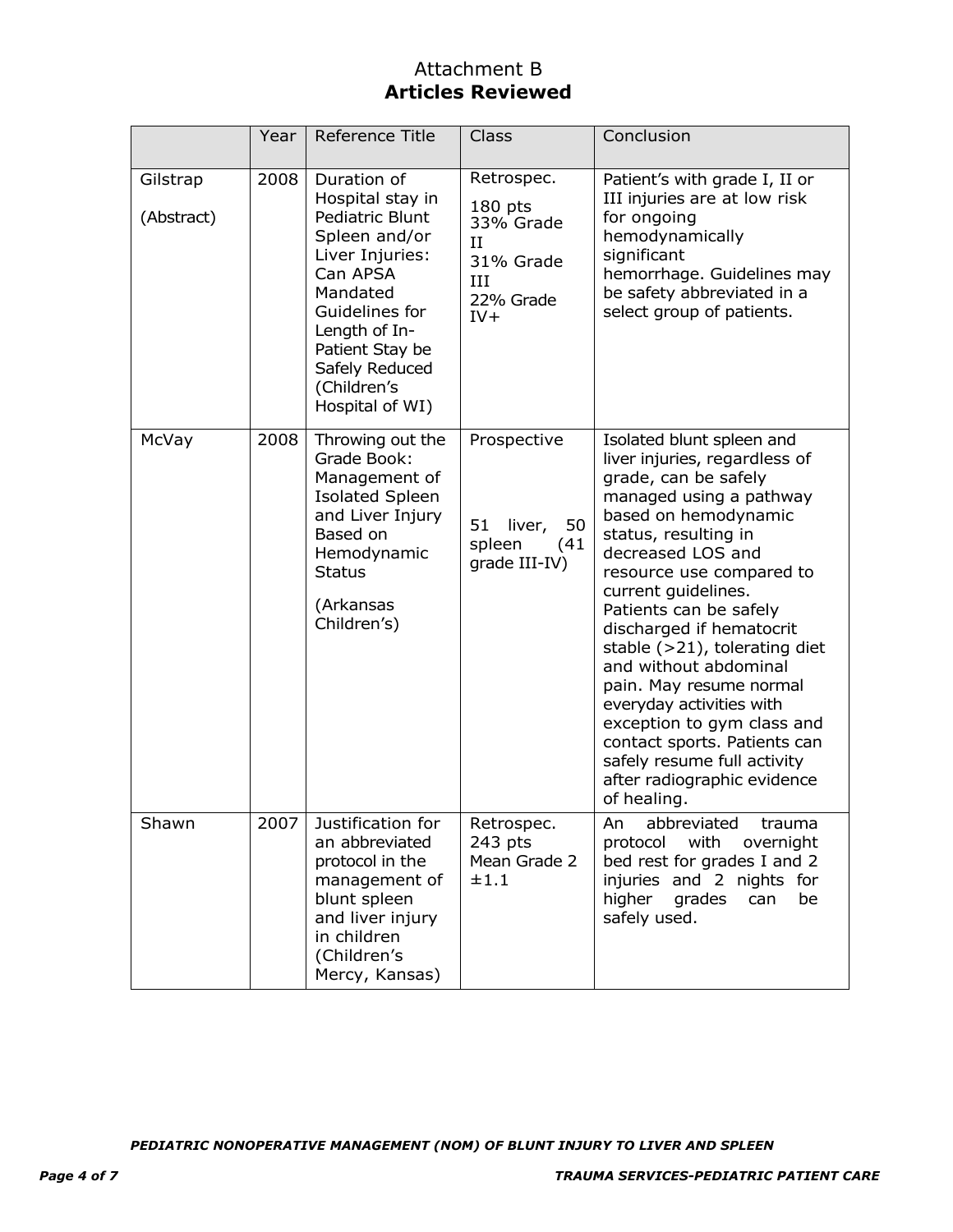| Fata | 2005 | A Survey of           | Majority of respondents          |
|------|------|-----------------------|----------------------------------|
|      |      | <b>EAST</b> member    | allowed patients to return to    |
|      |      | Practices in          | light activity (housework,       |
|      |      | <b>Blunt Splenic</b>  | office work or low impact        |
|      |      | Injury: A             | aerobics) within two weeks if    |
|      |      | Description of        | they had sustained a low         |
|      |      | <b>Current Trends</b> | grade injury, and return to      |
|      |      | and                   | full activity within six weeks   |
|      |      | Opportuniti           | of the injury. For Grade III,    |
|      |      | es for                | 29.6 % allow light activity at   |
|      |      | Improve-              | two weeks and two-thirds         |
|      |      | ment                  | allow light activity within four |
|      |      |                       | weeks to two                     |
|      |      |                       | months.                          |
|      |      |                       | Return to strenuous and full     |
|      |      |                       | activity showed considerable     |
|      |      |                       | variation with half allowing     |
|      |      |                       | patients to return to full       |
|      |      |                       | activities within two to         |
|      |      |                       | three months of the injury       |
|      |      |                       | for grades III, IV and V         |
|      |      |                       | while a large proportion         |
|      |      |                       | restricted activities for a      |
|      |      |                       | period over four to six          |
|      |      |                       | months. With the higher          |
|      |      |                       | injury grades there was an       |
|      |      |                       | increasing reliance on           |
|      |      |                       | post-discharge CTs for           |
|      |      |                       | decision-making.                 |
|      |      |                       | Strenuous activity               |
|      |      |                       | (running, lifting over           |
|      |      |                       | twenty pounds,                   |
|      |      |                       | construction work or             |
|      |      |                       | manual labor) grades I           |
|      |      |                       | and II, 74% chose to             |
|      |      |                       | restrict strenuous activity      |
|      |      |                       | until 6 weeks. For grade         |
|      |      |                       | III or higher results were       |
|      |      |                       | equally divided between          |
|      |      |                       | return within six weeks          |
|      |      |                       | and two to three months          |
|      |      |                       | timeframe. For grades IV         |
|      |      |                       | and V, 16.9 would advise         |
|      |      |                       | strenuous activity               |
|      |      |                       | restriction for longer than      |
|      |      |                       | three months                     |
|      |      |                       |                                  |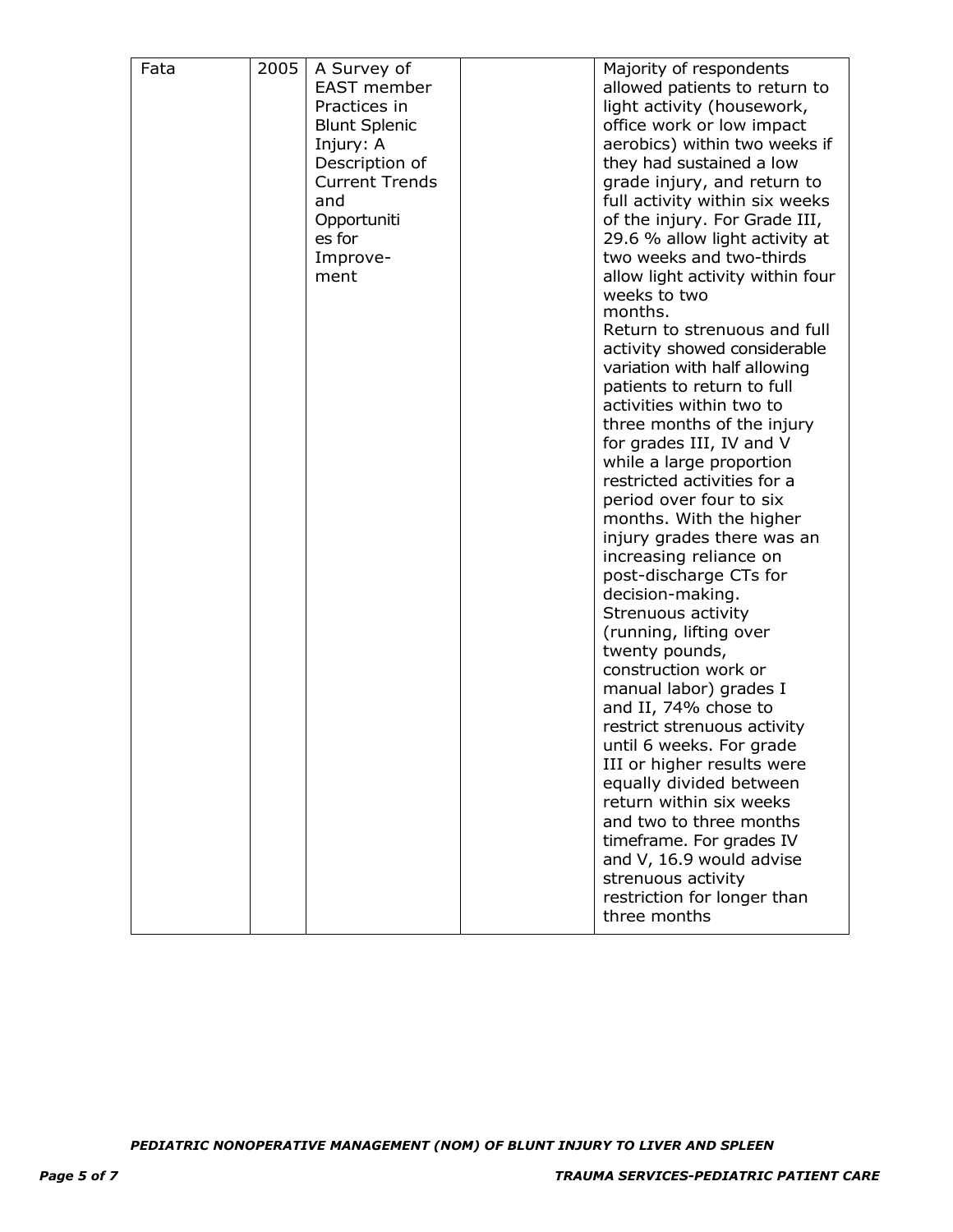| Leinwand                                                      | 2004 | Application of the<br>APSA Evidence-<br><b>Based</b><br>Guidelines<br>for<br>Isolated Liver or<br>Spleen<br>Injuries: A<br>Single<br>Institution<br>Experience         | Prospective                                     | Application of an APSA based<br>CPG resulted in decreased<br>length of ICU stay, decreased<br>hospital stay, and decreased<br>resource utilization without<br>effect on outcome.<br>ICU stay may not be<br>necessary for stable patients<br>with isolated grade IV liver<br>or spleen injuries.                               |
|---------------------------------------------------------------|------|------------------------------------------------------------------------------------------------------------------------------------------------------------------------|-------------------------------------------------|-------------------------------------------------------------------------------------------------------------------------------------------------------------------------------------------------------------------------------------------------------------------------------------------------------------------------------|
| <b>EAST</b><br>Practice<br>Mgmt<br>Guideline<br>Work<br>Group | 2003 | Practice<br>Management<br>Guidelines for<br>the<br>Nonoperative<br>Management of<br>Blunt Injury to<br>the Liver and<br>Spleen                                         | Level III                                       | There is no evidence that<br>bedrest or restricted<br>activity is necessary or<br>beneficial.<br>Prior to resuming normal<br>activity there should be<br>evidence of healing of the<br>injury.                                                                                                                                |
| Stylianos                                                     | 2002 | Compliance<br>with Evidence-<br><b>Based</b><br>Guidelines in<br>Children with<br><b>Isolated Spleen</b><br>or Liver Injury:<br>A Prospective<br>Study                 | Prospective                                     | Validated guideline safety                                                                                                                                                                                                                                                                                                    |
| Haan                                                          | 2003 | Protocol-driven<br>Nonoperative<br>Management in<br>Patients with<br><b>Blunt Splenic</b><br>Trauma and<br>Minimal<br>Associated<br>injury Decreases<br>Length of Stay | Retrospec.<br>43 pts,<br>splenic<br>injury only | Protocol-driven management<br>of splenic injury using<br>admission angiography<br>selectively for higher grade<br>splenic injuries led to a<br>decreased length of stay,<br>higher therapeutic yield and<br>decreased use of hospital<br>resources without any<br>increase in the failure rate of<br>nonoperative management. |
| Rovin                                                         | 2001 | Follow-up<br>Abdominal<br>Computed<br>Tomography<br>After<br>Splenic<br>Trauma<br>in<br>Children May Not<br>be Necessary.                                              |                                                 | CT evidence of healing for<br>grade III injuries to be 76<br>$\pm$ 7 days for 90% of<br>injuries. 77% of grade IV<br>splenic injuries healed<br>within 81 $\pm$ 8 days.                                                                                                                                                       |